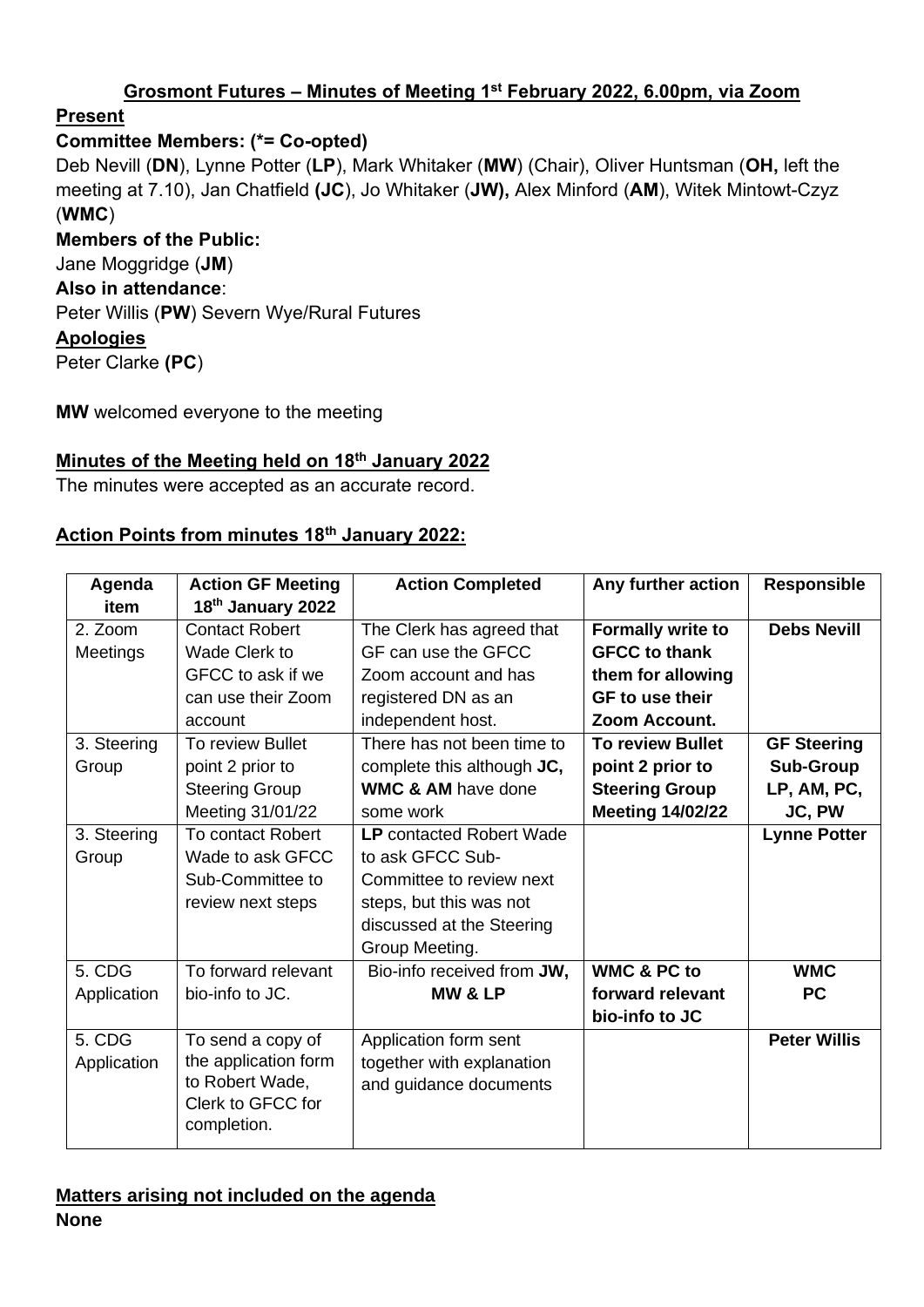### **Correspondence -**

**LP** has had emails from Robert Wade the Clerk to GFCC regarding the Partnership Agreement and the Steering Committee – to be discussed under the agenda.

# **Agenda**

# **1. Finance**

**OH,** informed the group that there have been no payments since the last meeting and the current balance of the account remains £316.79.

# 2. **Feedback from Steering Committee meeting 31/01/22**

The Steering Committee met on 31/01/22 and will be meeting every 2 weeks initially. Present were Councillors Paul Sheridan, James Stark, Andrew Farr, and Peter McVann representing GFCC with **JC, LP, AM & PW** representing GF. The GFCC Clerk Robert Wade took the minutes. **AM** chaired the meeting and although nothing concrete has been established there was a lot of positive encouragement and a realisation of "urgency" in submitting the Grant applications. It was evident that the Councillors are engaged in developing an effective Partnership Agreement and combining the repairs to the Town Hall and the Grosmont Community Hub as a single, joint project. Although there was concern on the obligations and responsibilities and more work to do around the financial aspects. James Stark raised some good points about the need to demonstrate value for money and the requirement to have three quotes before any work is agreed. GFCC have not made any decisions as to how the £30,000 loan will be spent and the focus of the next meeting will be to look at synergies within the project and how best to use the different funding streams.

A point of discussion was who would pay for Robert's costs over and above his GFCC duties? It is important that we keep to the most effective use of his time, but GF will be helping to realise the money for doing the repairs to the Town Hall which is the responsibility of the GFCC.

LP explained that Robert had asked for help in putting in the application for the loan.

**PW** suggested that this would be a good opportunity to show the value of the partnership agreement. The funder would not necessarily need to see that the money for the repairs was in place and would accept concrete proposals at the time of submission of the CDG application.

# **3. Partnership Agreement**

The next joint meeting to work on the Partnership Agreement is planned for 04/02/22, currently the GF team have been working in isolation and it will be helpful to have more input from the Councillors. The meeting will review the financial sections and budgets and it will be good to get the perspective as seen by Robert Wade/GFCC. Good progress has been made and the principles are getting clearer, it is evident that there three stages to the overall project; the planning stage, the build stage and finally the running of the Hub and it is likely that different agreements will be required for each stage.

**MW** agreed that GFCC must be aware of value for money. Three quotes will be expected by the Funder as well and it goes without saying that public money must be managed carefully. **PW** reminded the meeting that as long as you can provide an explanation of added value it is not always necessary to accept the lowest quote, value is important not just cost.

# **4. Charitable Incorporated Organisation (CIO)**

The Grosmont Futures CIO is now registered with the Charity Commission – Charity Number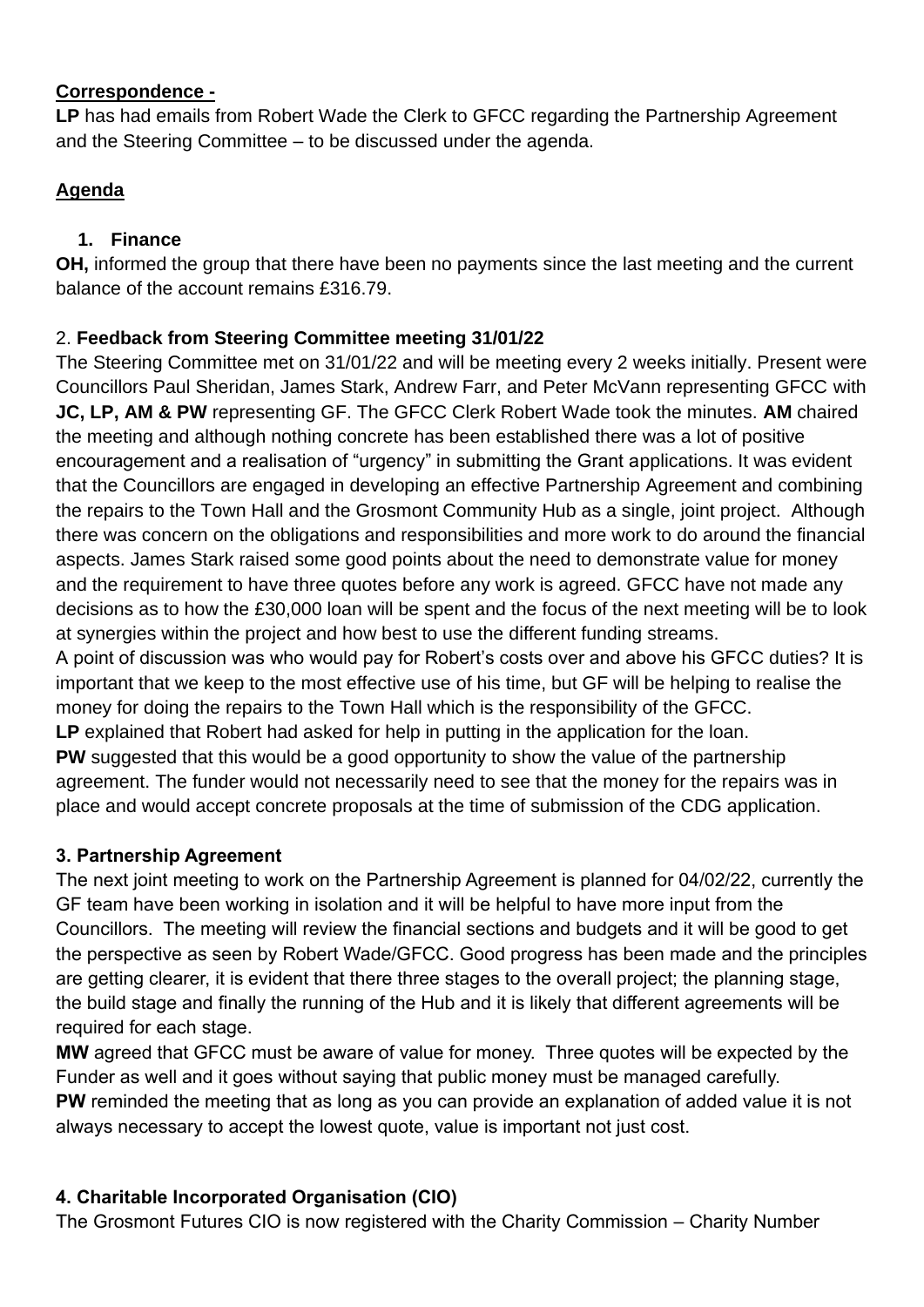1197738. This provides a corporate identity and a shield for any liabilities but brings with it extra responsibilities. The GF CIO Trustees have all received an e mail from the Charity Commission which includes some useful links for further information.

**Action: LP to inform GFCC that GF is registered as a CIO and to send a copy of the Certificate to Jane Moggridge for posting on the Village Website.**

# **5. Community Fundraising**

**AM** explained that this had first been raised by Councillor Andy Farr and whilst he was not proposing that we embark immediately on this we should keep it in the back of our minds. The Church had raised in the region of £100K via the Nave Committee the bulk of which being a Lottery Grant.

**PW** suggested that it could be useful to top up specific shortfall or clear goal.

**JC** was of the opinion that the GF group do not have the time, energy, or resources to manage this alongside everything else.

LP suggested that maybe this was time to call on those in the community who had offered to help with the project.

**OH,** noted that it was easier to raise money when it was clear that money was available and a specific goal in sight.

**PW** stated that fundraising comes from a lot of different areas from Crowd Funding to "Sponsor a Brick" and can engender engagement and ownership by the Community in the project.

# **6. GCH Budget and melding with GFCC Repair Work**

**WMC** started the process in his report dated 09/01/22, further work carried out by **JC** and **AM**  indicated that there could be an overlap of around £15-20K, but more work is required. **AM** stated that we need to determine a realistic view of which of the repairs are necessary for the successful delivery of the Hub and suggested that there should be a sub-group to take this forward. The funding strategy needs to be informed by this information and GF should be proactive and help GFCC.

**OH,** reminded the group that any figures provided previously will be out of date due to inflation.

# **7. Offer of Legal Advice from Robert Wade for GCH Project and Partnership Agreement**

Robert Wade Clerk to GFCC is a Solicitor and has offered to provide legal advice on the GCH project and the Partnership Agreement. Is there any conflict of interest between his role at GFCC and GF?

**WMC** asked what legal services will be required by GF? It is worth considering his offer, but it is unclear what services he would provide to GF. GFCC is the main applicant, and it is part of his job to give legal advice to GFCC. He will provide a useful oversight to the project and give confidence that both sides are protected in the Partnership Agreement.

# **8. Roadmap to submission of CDG Application**

The main obstacle is the Partnership Agreement (PA), our deadline for the final draft is 14/02/22, it will then need to be submitted to the full GFCC for ratification. The application can be submitted before the PA is formally agreed, but no money will be forthcoming until it is signed off

The content for section three (Questions 12-18) is mostly complete but needs the addition of the Bio information and a final review. Questions 19 & 20 focus on budget and costs and reviewing. Section Two needs to be completed by GFCC.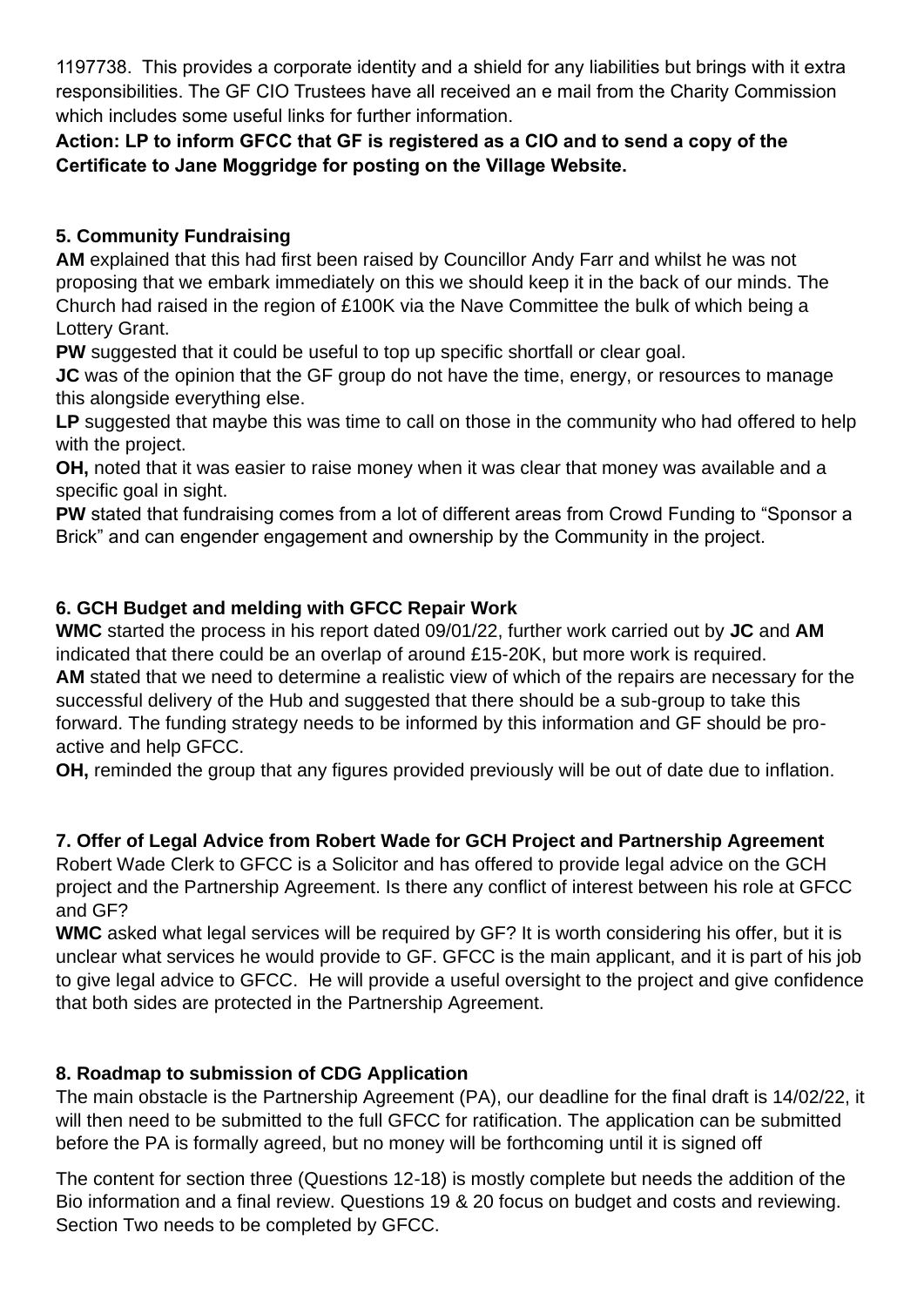A detailed breakdown of how the CDG is to be spent will not be required, but we do need to include details of the total budget and any overlaps with the repair costs, as well as an indication of what the GFCC loan can and can't be used for.

The current budget does not include a salary for Robert Wade, but this could be built into the later stages if GF are in favour of paying a percentage of his wages for advice, admin etc. There has been a suggestion that the money set aside for the project in the 2021-22 Precept could be used. But it is not clear how much of the £5,000 is left or what it has been spent on.

**AM** noted that we need to know how many hours work would be required and what GF would be prepared to pay. **WMC** advised that the Clerk's stipend at GFCC is £12.00 an hour.

In summary before the CDG application can be submitted we need:

- An estimate of the total Capital Spend (around £132k plus £60k for repairs)
- An estimate of the Revenue Spend once the Hub is up and running
- Clarity on the cost and scope of the repairs
- Clarity on what the GFCC Loan will cover
- Clarity on what Robert Wade's expenses might be
- Revised estimates of how the Capital Development Grant will be spent
- The final draft of the Partnership Agreement
- The final review of the application form

### **Actions:**

- **AM to Contact Robert Wade for an estimate of the additional hours he will need to be paid for over and above his commitment to GFCC.**
- **LP to formally contact Robert Wade Clerk to GFCC to clarify what the £5,000 ringfenced for the CGH project in the 2021-22 precept has been spent on and how much is left.**
- **CDG sub-group to meet to review and finalise the application form to include budget estimates**
- **Steering Committee to clarify cost and scope of repairs & what the loan will cover**
- **Partnership Group to submit final draft of the Partnership Agreement to GFCC for ratification.**

### **9. Wellbeing Index**

**PW** circulated information regarding the CO-OP Wellbeing index prior to the meeting. This could be useful going forward and could be used to help back up evidence for the project or future projects.

# **10. AOB**

LP queried when we last contacted the individuals on the GF mailing list and suggested that we update them on CIO status, Partnership Agreement and CDG submission. The Display Board also needs updating.

### **Action: DN & LP to discuss and send email**